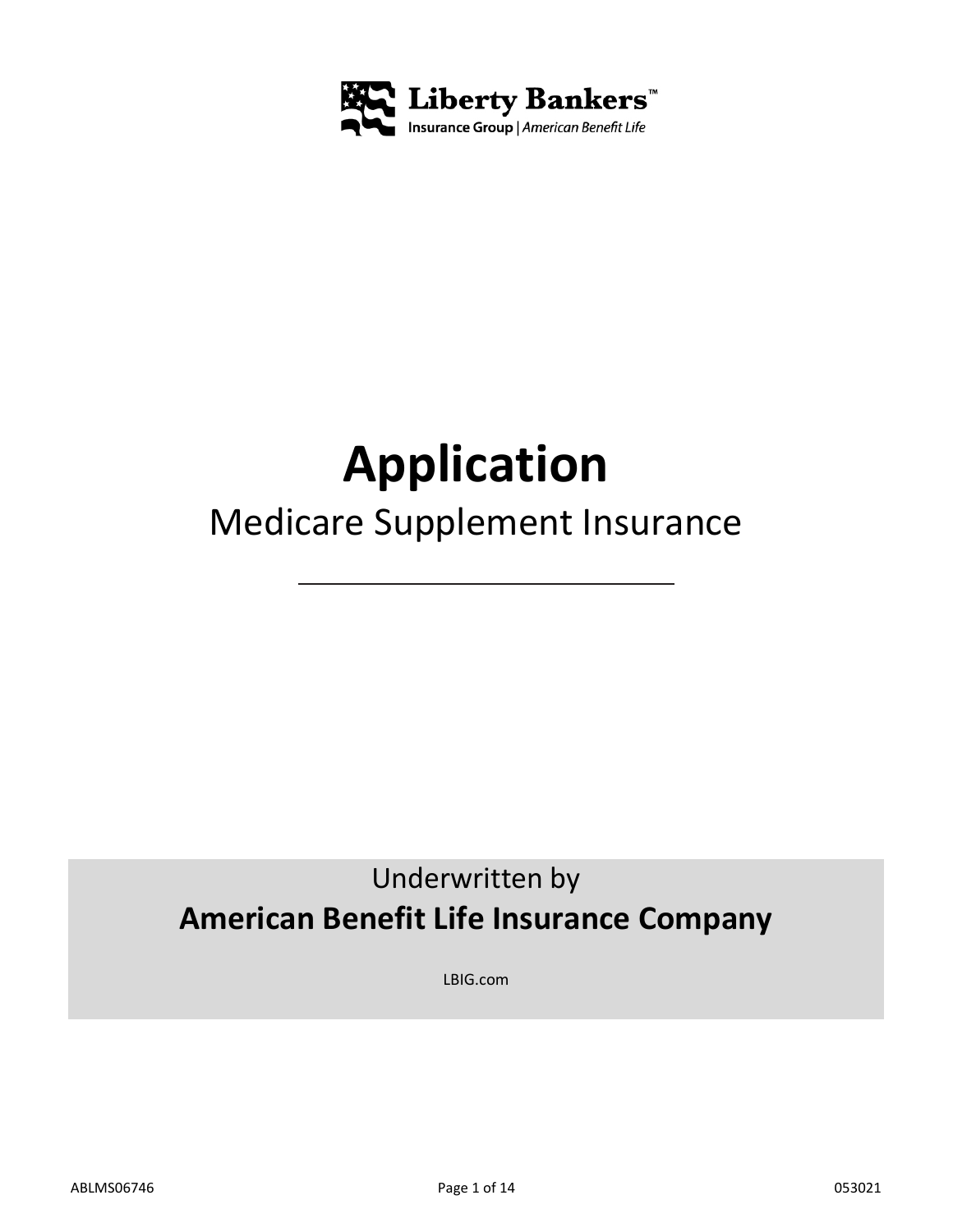### **Application for Medicare Supplement Insurance**

- If only one applicant, just complete Applicant A information.
- Mail application and check in the provided business reply envelope.
- Complete all required sections of the application. Any incomplete or missing information could result in delay or closure of your application.

|                                                                                              | <b>Section 1a. Applicant A Information</b> |                                 |                        |                 |
|----------------------------------------------------------------------------------------------|--------------------------------------------|---------------------------------|------------------------|-----------------|
| Applicant A name (as appears on Medicare card*)                                              | Phone                                      |                                 |                        |                 |
|                                                                                              |                                            |                                 |                        |                 |
| <b>Residential address</b>                                                                   | Apt/suite number                           |                                 |                        |                 |
|                                                                                              |                                            |                                 |                        |                 |
| City                                                                                         | <b>State</b>                               |                                 | Zip                    |                 |
|                                                                                              |                                            |                                 |                        |                 |
| Mailing address (if different than residential address)                                      |                                            | Apt/suite number                |                        |                 |
|                                                                                              |                                            |                                 |                        |                 |
| City                                                                                         | <b>State</b>                               |                                 | Zip                    |                 |
|                                                                                              |                                            |                                 |                        |                 |
| E-mail                                                                                       |                                            | <b>Social Security Number</b>   |                        |                 |
|                                                                                              |                                            |                                 |                        |                 |
| Birth date (mm/dd/yyyy)<br>Age                                                               | $\square$ Male                             | <b>Height</b> (feet and inches) |                        | Weight (pounds) |
|                                                                                              | $\square$ Female                           |                                 |                        |                 |
| Are you a legal resident of the United States?                                               |                                            |                                 | $\Box$ Yes             | $\Box$ No       |
| Have you used any form of tobacco in the past 12 months? (Including vaping and e-cigarettes) |                                            |                                 | $\Box$ Yes             | $\Box$ No       |
| Medicare card number*                                                                        | <b>Effective date: Medicare Part A</b>     |                                 | <b>Medicare Part B</b> |                 |
|                                                                                              |                                            |                                 |                        |                 |

*\*Please provide complete Medicare number and a copy of card if possible. If applicant has not received a Medicare card yet, leave blank.*

|                                                                                              |     | <b>Section 1b. Applicant B Information</b> |                                 |            |                 |
|----------------------------------------------------------------------------------------------|-----|--------------------------------------------|---------------------------------|------------|-----------------|
| Applicant B name (as appears on Medicare card*)                                              |     | <b>Phone</b>                               |                                 |            |                 |
|                                                                                              |     |                                            |                                 |            |                 |
| <b>Residential address</b>                                                                   |     | Apt/suite number                           |                                 |            |                 |
|                                                                                              |     |                                            |                                 |            |                 |
| City                                                                                         |     | <b>State</b>                               |                                 | Zip        |                 |
|                                                                                              |     |                                            |                                 |            |                 |
| Mailing address (if different than residential address)                                      |     | Apt/suite number                           |                                 |            |                 |
|                                                                                              |     |                                            |                                 |            |                 |
| City                                                                                         |     | <b>State</b>                               |                                 | Zip        |                 |
|                                                                                              |     |                                            |                                 |            |                 |
| E-mail                                                                                       |     |                                            | <b>Social Security Number</b>   |            |                 |
|                                                                                              |     |                                            |                                 |            |                 |
| Birth date (mm/dd/yyyy)                                                                      | Age | $\Box$ Male                                | <b>Height</b> (feet and inches) |            | Weight (pounds) |
|                                                                                              |     | $\Box$ Female                              |                                 |            |                 |
| Are you a legal resident of the United States?                                               |     |                                            |                                 | $\Box$ Yes | $\Box$ No       |
| Have you used any form of tobacco in the past 12 months? (Including vaping and e-cigarettes) |     |                                            |                                 | $\Box$ Yes | $\square$ No    |
| Medicare card number*                                                                        |     | <b>Effective date: Medicare Part A</b>     | <b>Medicare Part B</b>          |            |                 |
|                                                                                              |     |                                            |                                 |            |                 |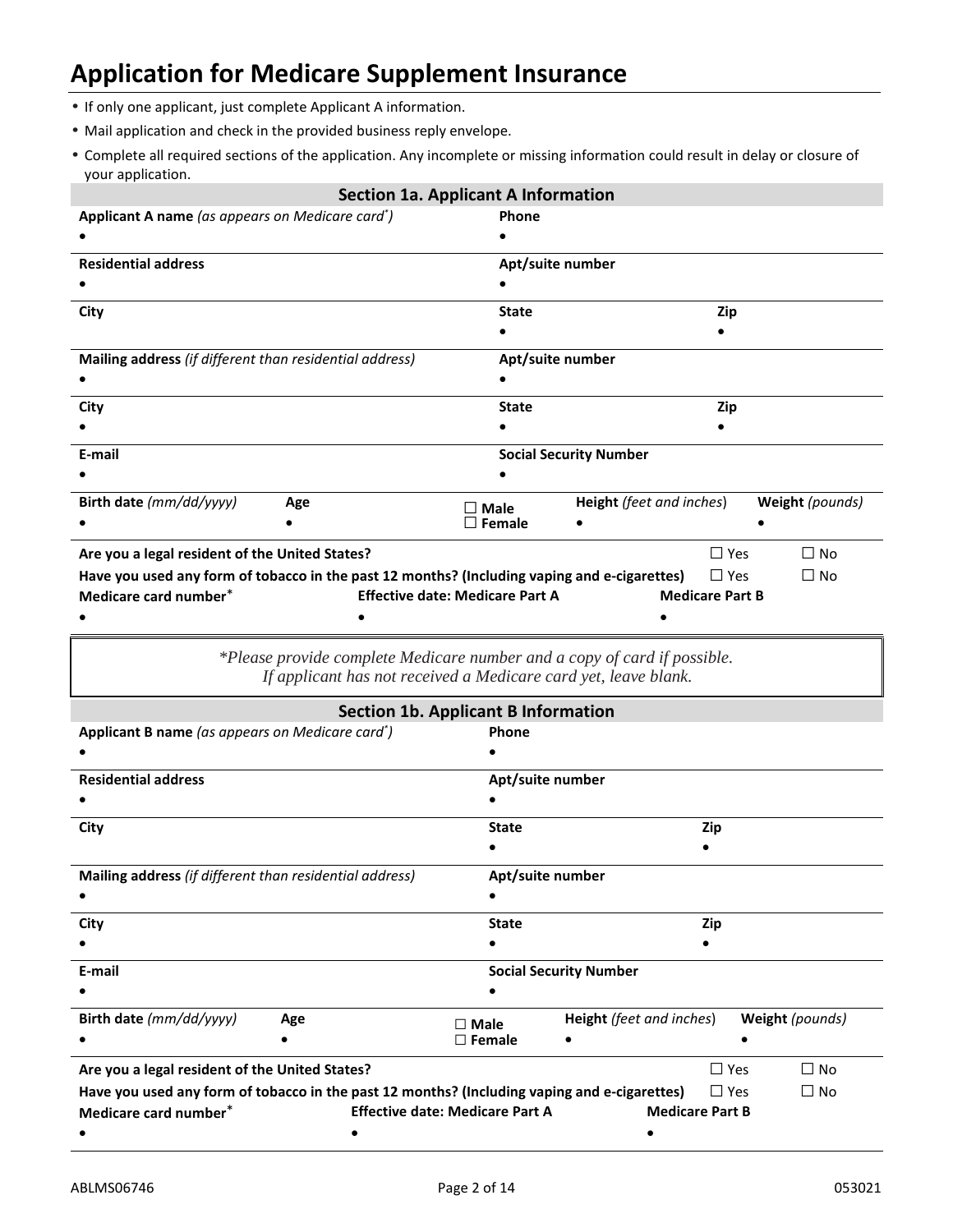#### **Section 2a. Household Premium Discount Information**

#### **Household Premium Discount Eligibility Information**

You may qualify for a Medicare Supplement household discount with American Benefit Life Insurance Company if (1) you reside with your spouse (including civil union/domestic partner), or (2) you have been living with a family member who is age 50 or older for the last twelve months.

(For the purpose of this discount, a civil union partner or domestic partner will be considered a legal spouse when such partnerships are valid and recognized in your state of residence.)

If you are eligible based on the above requirements, the discount will be 10 percent lower than the individual rates and will apply as long as these requirements are met.

#### **Applicant(s) meet(s) these eligibility requirements**  $□$  Yes  $□$  No

*Upon verification of eligibility and approval of your application, you will qualify for the discount.*

If you answered Yes to the question above, please fill out the following information about the household resident, unless both applicants are applying for coverage on this application:

| <b>Name</b> | Policy number (if applicable) | <b>Relationship to Applicant</b> |
|-------------|-------------------------------|----------------------------------|
|             |                               |                                  |

#### **Payment Modes**

You have a choice among several payment options or modes for paying your premium: annual, semi-annual, quarterly and monthly electronic funds transfer (EFT). Each payment mode, other than annual and monthly electronic funds transfer, results in higher total yearly premium costs. Reasons for higher costs include added collection and administrative costs, time value of money considerations and lapse rates. The annual and monthly electronic funds transfer modes have the same and lowest total yearly premium costs. As a result, there is a time value of money advantage to you for paying monthly versus annually. However, there may be other advantages to you for choosing an annual payment based on your preferences. Your agent can explain the differences in modes and help you decide which is best for you. You may change your payment mode, among the modes available, during the life of your policy.

Mail policy(ies) to:  $\Box$  Applicant(s)  $\Box$  Agent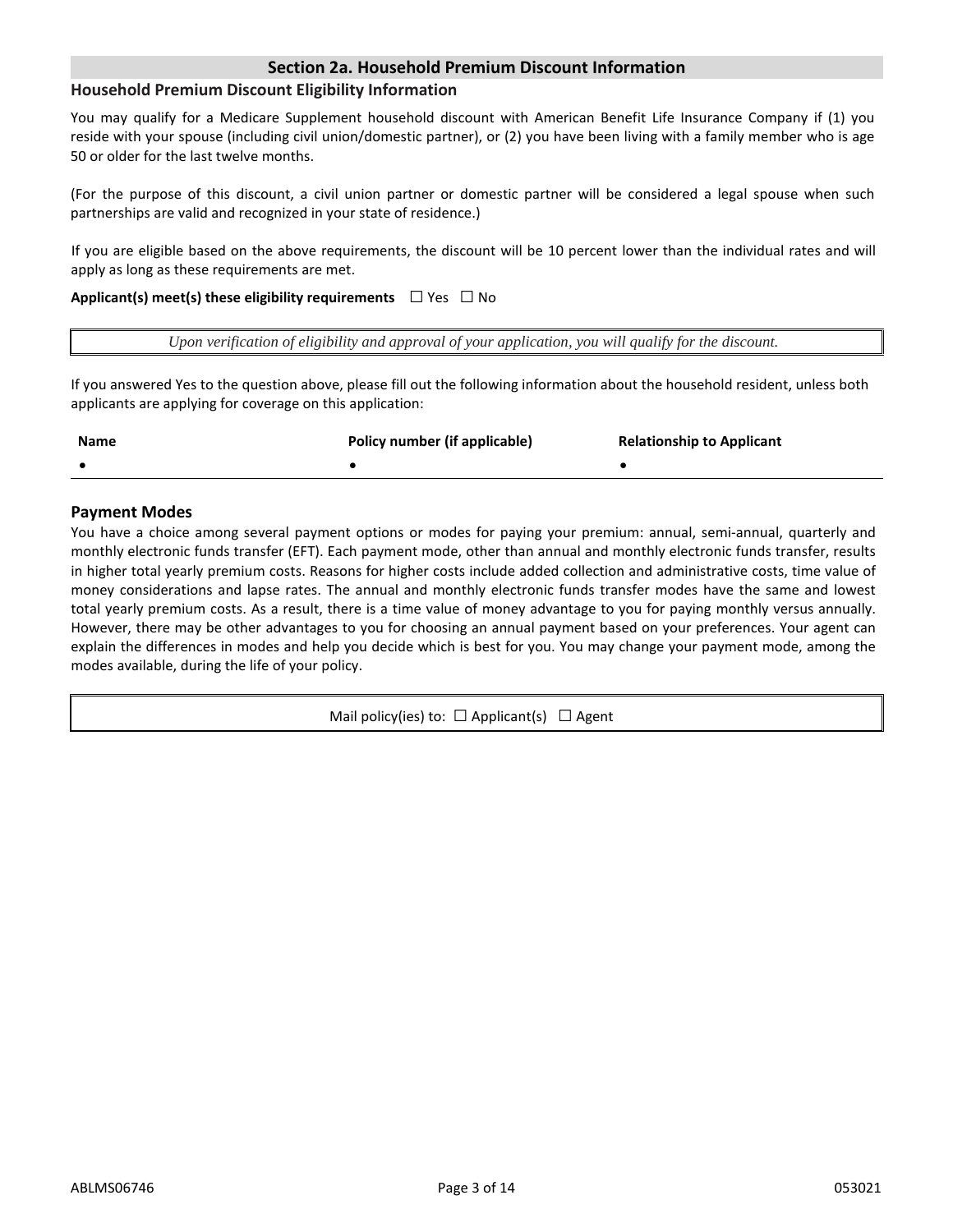|                                                                                                                                                                                                                                                                                                                                                                                                                   | Section 2b. Plan and Premium Information - Applicant A                                                                                                     |                                       |                      |
|-------------------------------------------------------------------------------------------------------------------------------------------------------------------------------------------------------------------------------------------------------------------------------------------------------------------------------------------------------------------------------------------------------------------|------------------------------------------------------------------------------------------------------------------------------------------------------------|---------------------------------------|----------------------|
| Applicant A Plan selected*                                                                                                                                                                                                                                                                                                                                                                                        | Requested Medicare Supplement effective date (mm/dd/yyyy)                                                                                                  |                                       |                      |
| $\Box$ Plan A $\Box$ Plan F* $\Box$ Plan G $\Box$ Plan N                                                                                                                                                                                                                                                                                                                                                          |                                                                                                                                                            |                                       |                      |
| *Plan F available to those first eligible before 01/01/2020                                                                                                                                                                                                                                                                                                                                                       |                                                                                                                                                            |                                       |                      |
| Modal premium with discount<br><b>Modal premium</b>                                                                                                                                                                                                                                                                                                                                                               | Policy fee**                                                                                                                                               | Total initial premium collected/draft |                      |
| \$<br>\$                                                                                                                                                                                                                                                                                                                                                                                                          | \$25.00<br>\$                                                                                                                                              |                                       |                      |
| <b>Initial Premium</b>                                                                                                                                                                                                                                                                                                                                                                                            |                                                                                                                                                            |                                       |                      |
| $\Box$ Draft initial premium upon policy approval                                                                                                                                                                                                                                                                                                                                                                 | $\Box$ Draft initial premium on the policy effective date                                                                                                  |                                       |                      |
| Subsequent draft date***                                                                                                                                                                                                                                                                                                                                                                                          | <b>Payment mode</b>                                                                                                                                        |                                       |                      |
|                                                                                                                                                                                                                                                                                                                                                                                                                   | $\Box$ Annually<br>$\Box$ Quarterly $\Box$ Semi-annually $\Box$ Monthly EFT                                                                                |                                       |                      |
| <b>Initial Premium</b><br>$\Box$ Check<br>$\Box$ EFT<br>$\Box$ List Bill Billing file identifier:                                                                                                                                                                                                                                                                                                                 |                                                                                                                                                            |                                       |                      |
| *Plans A, G and N are available to all applicants. Plan F is available ONLY to those first eligible for Medicare before 1/1/2020.<br>**This one-time fee will be refunded, along with your premium, if the policy is not issued or you return it during your 30-day free look.<br>*** Draft date cannot be on the 29th, 30th or 31st of the month. Requesting to have a draft date more than 10 days greater than | If applying for household discount, provide the discounted and non-discounted premium amounts.<br>the policy's paid to date will draft a month in advance. |                                       |                      |
|                                                                                                                                                                                                                                                                                                                                                                                                                   | Section 2b. Plan and Premium Information - Applicant B                                                                                                     |                                       |                      |
| <b>Applicant B Plan selected</b>                                                                                                                                                                                                                                                                                                                                                                                  | Requested Medicare Supplement effective date (mm/dd/yyyy)                                                                                                  |                                       |                      |
| $\Box$ Plan A $\Box$ Plan F* $\Box$ Plan G $\Box$ Plan N                                                                                                                                                                                                                                                                                                                                                          |                                                                                                                                                            |                                       |                      |
| *Plan F available to those first eligible before 01/01/2020                                                                                                                                                                                                                                                                                                                                                       |                                                                                                                                                            |                                       |                      |
| Modal premium with discount<br><b>Modal premium</b>                                                                                                                                                                                                                                                                                                                                                               | Policy fee**                                                                                                                                               | Total initial premium collected/draft |                      |
| \$<br>\$                                                                                                                                                                                                                                                                                                                                                                                                          | \$<br>\$25.00                                                                                                                                              |                                       |                      |
| <b>Initial Premium</b>                                                                                                                                                                                                                                                                                                                                                                                            |                                                                                                                                                            |                                       |                      |
| $\Box$ Draft initial premium upon policy approval                                                                                                                                                                                                                                                                                                                                                                 | $\Box$ Draft initial premium on the policy effective date                                                                                                  |                                       |                      |
| Subsequent draft date***                                                                                                                                                                                                                                                                                                                                                                                          | <b>Payment mode</b>                                                                                                                                        |                                       |                      |
|                                                                                                                                                                                                                                                                                                                                                                                                                   | $\Box$ Quarterly $\Box$ Semi-annually $\Box$ Monthly EFT<br>$\Box$ Annually                                                                                |                                       |                      |
| <b>Initial Premium</b>                                                                                                                                                                                                                                                                                                                                                                                            |                                                                                                                                                            |                                       |                      |
| $\Box$ Check<br>$\Box$ List Bill Billing file identifier:<br>$\Box$ EFT                                                                                                                                                                                                                                                                                                                                           |                                                                                                                                                            |                                       |                      |
|                                                                                                                                                                                                                                                                                                                                                                                                                   |                                                                                                                                                            |                                       |                      |
|                                                                                                                                                                                                                                                                                                                                                                                                                   | <b>Section 3. Eligibility Questions</b>                                                                                                                    |                                       |                      |
| To the best of your knowledge:                                                                                                                                                                                                                                                                                                                                                                                    |                                                                                                                                                            | <b>Applicant:</b>                     |                      |
|                                                                                                                                                                                                                                                                                                                                                                                                                   |                                                                                                                                                            | A                                     | в                    |
| 1. Did you turn age 65 in the last 6 months?                                                                                                                                                                                                                                                                                                                                                                      |                                                                                                                                                            | $\Box$ Yes $\Box$ No                  | $\Box$ Yes $\Box$ No |
| i. Did you enroll in Medicare Part B in the last 6 months?                                                                                                                                                                                                                                                                                                                                                        |                                                                                                                                                            | $\Box$ Yes $\Box$ No                  | $\Box$ Yes $\Box$ No |
| ii. If yes, what is the effective date? (mm/dd/yyyy)                                                                                                                                                                                                                                                                                                                                                              |                                                                                                                                                            |                                       |                      |
| <b>Applicant A effective date</b><br>A                                                                                                                                                                                                                                                                                                                                                                            | <b>Applicant B</b> effective date<br>B                                                                                                                     |                                       |                      |
|                                                                                                                                                                                                                                                                                                                                                                                                                   |                                                                                                                                                            |                                       |                      |
| ٠                                                                                                                                                                                                                                                                                                                                                                                                                 |                                                                                                                                                            |                                       |                      |
|                                                                                                                                                                                                                                                                                                                                                                                                                   | NOTE: If you are participating in a "Spend-Down Program" and have<br>not met your "share of cost," please answer no to question 2.                         |                                       |                      |
| 2. Are you covered for medical assistance through the state Medicaid program?                                                                                                                                                                                                                                                                                                                                     |                                                                                                                                                            | $\Box$ Yes $\Box$ No                  | $\Box$ Yes $\Box$ No |
| i. If yes, will Medicaid pay your premiums for this Medicare Supplement policy?                                                                                                                                                                                                                                                                                                                                   |                                                                                                                                                            | $\Box$ Yes $\Box$ No                  | $\Box$ Yes $\Box$ No |
| ii. Do you receive any benefits from Medicaid OTHER THAN payments toward your Medicare                                                                                                                                                                                                                                                                                                                            |                                                                                                                                                            |                                       |                      |
| Part B premium?                                                                                                                                                                                                                                                                                                                                                                                                   |                                                                                                                                                            | $\Box$ Yes $\Box$ No                  | $\Box$ Yes $\Box$ No |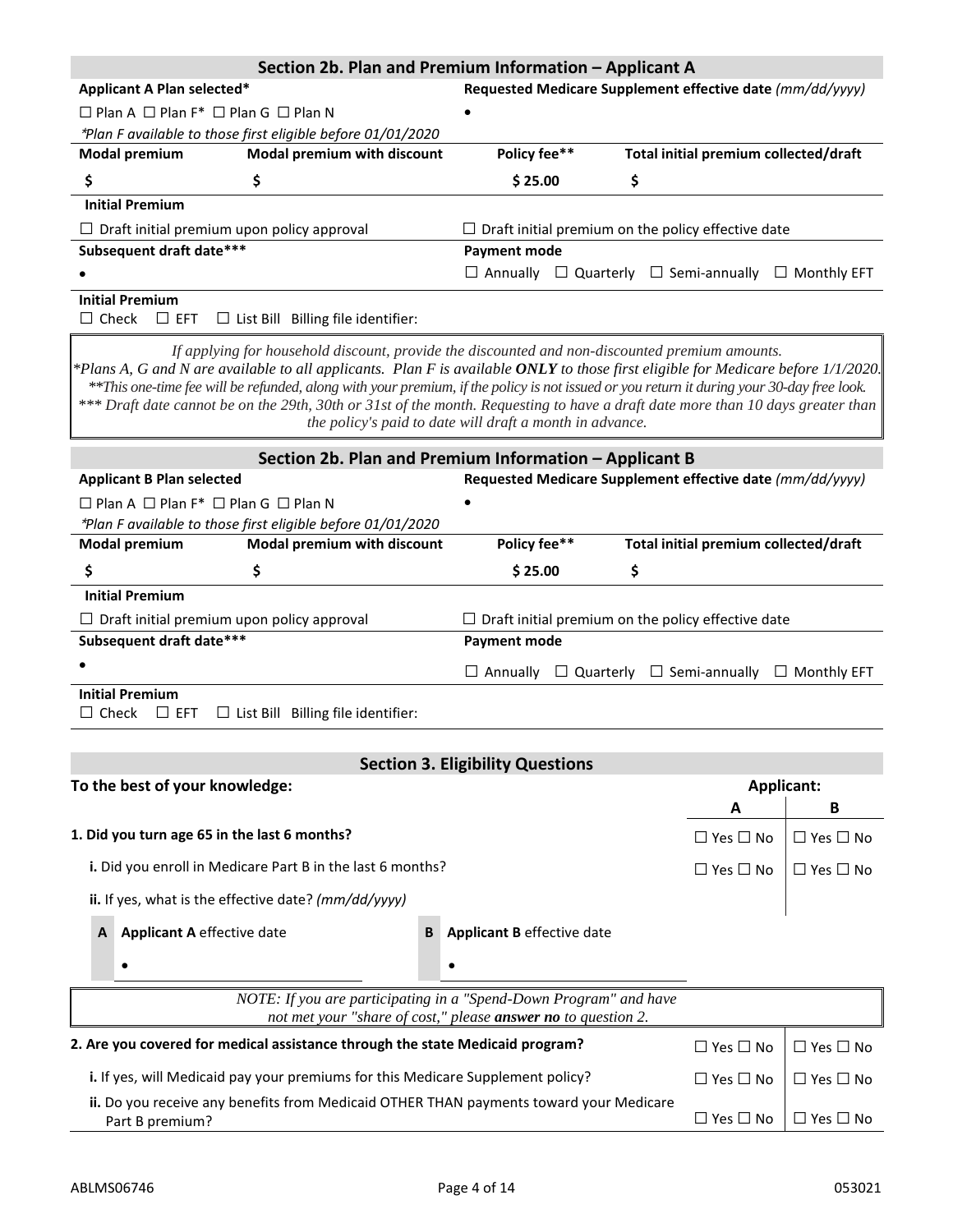|                                                    | Section 3. Eligibility Questions continued                                                                                                                                                                                                                                                                                                                                                                                        |                    |                                 |                                                                                                                                                                                          |                     |   |                                                    |                            |                      |
|----------------------------------------------------|-----------------------------------------------------------------------------------------------------------------------------------------------------------------------------------------------------------------------------------------------------------------------------------------------------------------------------------------------------------------------------------------------------------------------------------|--------------------|---------------------------------|------------------------------------------------------------------------------------------------------------------------------------------------------------------------------------------|---------------------|---|----------------------------------------------------|----------------------------|----------------------|
|                                                    |                                                                                                                                                                                                                                                                                                                                                                                                                                   |                    |                                 |                                                                                                                                                                                          |                     |   |                                                    | <b>Applicant:</b><br>А     | В                    |
|                                                    |                                                                                                                                                                                                                                                                                                                                                                                                                                   |                    |                                 | 3. If you had coverage from any Medicare plan other than original Medicare within the past                                                                                               |                     |   |                                                    |                            |                      |
|                                                    |                                                                                                                                                                                                                                                                                                                                                                                                                                   |                    |                                 | 63 days (for example, a Medicare Advantage plan, or a Medicare HMO or PPO), fill in your<br>start and end dates below. If you are still covered under this plan, leave "End date" blank. |                     |   |                                                    |                            |                      |
|                                                    | A                                                                                                                                                                                                                                                                                                                                                                                                                                 | Start date         | End date                        | B                                                                                                                                                                                        | Start date          |   | End date                                           |                            |                      |
|                                                    |                                                                                                                                                                                                                                                                                                                                                                                                                                   |                    |                                 |                                                                                                                                                                                          |                     |   |                                                    |                            |                      |
|                                                    |                                                                                                                                                                                                                                                                                                                                                                                                                                   |                    |                                 | i. If you are still covered under the Medicare plan, do you intend to replace your current<br>coverage with this new Medicare Supplement policy?                                         |                     |   |                                                    | $\Box$ Yes $\Box$ No       | $\Box$ Yes $\Box$ No |
|                                                    |                                                                                                                                                                                                                                                                                                                                                                                                                                   |                    |                                 | ii. Was this your first time in this type of Medicare plan?                                                                                                                              |                     |   |                                                    | $\Box$ Yes $\Box$ No       | $\Box$ Yes $\Box$ No |
|                                                    |                                                                                                                                                                                                                                                                                                                                                                                                                                   |                    |                                 | iii. Did you drop a Medicare Supplement policy to enroll in the Medicare plan?                                                                                                           |                     |   |                                                    | $\Box$ Yes $\Box$ No       | $\Box$ Yes $\Box$ No |
|                                                    |                                                                                                                                                                                                                                                                                                                                                                                                                                   |                    |                                 | 4. Do you have another Medicare Supplement policy in force?                                                                                                                              |                     |   |                                                    | $\square$ Yes $\square$ No | $\Box$ Yes $\Box$ No |
|                                                    |                                                                                                                                                                                                                                                                                                                                                                                                                                   |                    |                                 | i. If yes, for Applicant A, with what company, and what plan do you have?                                                                                                                |                     |   |                                                    |                            |                      |
|                                                    | A                                                                                                                                                                                                                                                                                                                                                                                                                                 | Company            |                                 |                                                                                                                                                                                          |                     |   | Plan                                               |                            |                      |
|                                                    |                                                                                                                                                                                                                                                                                                                                                                                                                                   |                    |                                 |                                                                                                                                                                                          |                     |   |                                                    |                            |                      |
|                                                    |                                                                                                                                                                                                                                                                                                                                                                                                                                   |                    |                                 | If so, for Applicant B, with what company, and what plan do you have?                                                                                                                    |                     |   |                                                    |                            |                      |
|                                                    | В                                                                                                                                                                                                                                                                                                                                                                                                                                 | Company            |                                 |                                                                                                                                                                                          |                     |   | Plan                                               |                            |                      |
|                                                    |                                                                                                                                                                                                                                                                                                                                                                                                                                   |                    |                                 |                                                                                                                                                                                          |                     |   |                                                    |                            |                      |
|                                                    |                                                                                                                                                                                                                                                                                                                                                                                                                                   |                    |                                 | ii. If so, do you intend to replace your current Medicare Supplement policy with this policy?                                                                                            |                     |   |                                                    | $\Box$ Yes $\Box$ No       | $\Box$ Yes $\Box$ No |
|                                                    |                                                                                                                                                                                                                                                                                                                                                                                                                                   |                    |                                 | iii. Are you replacing an American Benefit Life Insurance Company Medicare Supplement                                                                                                    |                     |   |                                                    |                            |                      |
|                                                    | policy?                                                                                                                                                                                                                                                                                                                                                                                                                           |                    |                                 |                                                                                                                                                                                          |                     |   |                                                    | $\Box$ Yes $\Box$ No       | $\Box$ Yes $\Box$ No |
|                                                    |                                                                                                                                                                                                                                                                                                                                                                                                                                   |                    | If yes, list the policy number: |                                                                                                                                                                                          |                     |   |                                                    |                            |                      |
| <b>Applicant A</b><br>B<br><b>Applicant B</b><br>A |                                                                                                                                                                                                                                                                                                                                                                                                                                   |                    |                                 |                                                                                                                                                                                          |                     |   |                                                    |                            |                      |
|                                                    |                                                                                                                                                                                                                                                                                                                                                                                                                                   |                    |                                 |                                                                                                                                                                                          |                     |   |                                                    |                            |                      |
|                                                    | If you lost or are losing other health insurance coverage and received a notice from your prior insurer saying you were eligible<br>for guaranteed issue of a Medicare Supplement insurance policy or that you had certain rights to buy such a policy you may be<br>guaranteed acceptance in one or more of our Medicare Supplement plans. Please include a copy of the notice from your prior<br>insurer with your application. |                    |                                 |                                                                                                                                                                                          |                     |   |                                                    |                            |                      |
|                                                    |                                                                                                                                                                                                                                                                                                                                                                                                                                   |                    |                                 | 5. Have you had coverage under any other health insurance within the past 63 days?<br>(For example, an employer, union, or individual plan)                                              |                     |   |                                                    | $\Box$ Yes $\Box$ No       | $\Box$ Yes $\Box$ No |
|                                                    |                                                                                                                                                                                                                                                                                                                                                                                                                                   |                    |                                 | i. If yes, with what company and what kind of policy do you have?                                                                                                                        |                     |   |                                                    |                            |                      |
|                                                    | A                                                                                                                                                                                                                                                                                                                                                                                                                                 | Company            |                                 | Policy                                                                                                                                                                                   |                     | В | Company                                            | Policy                     |                      |
|                                                    |                                                                                                                                                                                                                                                                                                                                                                                                                                   |                    |                                 |                                                                                                                                                                                          |                     |   |                                                    |                            |                      |
|                                                    |                                                                                                                                                                                                                                                                                                                                                                                                                                   | "End date" blank.) |                                 | ii. What are your start and end dates of coverage under the other policy? (If you are still covered under the other policy, leave                                                        |                     |   |                                                    |                            |                      |
|                                                    |                                                                                                                                                                                                                                                                                                                                                                                                                                   | A Start date       | End date                        |                                                                                                                                                                                          | <b>B</b> Start date |   | End date                                           |                            |                      |
|                                                    |                                                                                                                                                                                                                                                                                                                                                                                                                                   |                    |                                 |                                                                                                                                                                                          |                     |   |                                                    |                            |                      |
|                                                    |                                                                                                                                                                                                                                                                                                                                                                                                                                   |                    |                                 |                                                                                                                                                                                          |                     |   | ------------ For agent use only ------------------ |                            |                      |
|                                                    |                                                                                                                                                                                                                                                                                                                                                                                                                                   |                    | Check if application is for:    |                                                                                                                                                                                          |                     |   |                                                    |                            |                      |
|                                                    |                                                                                                                                                                                                                                                                                                                                                                                                                                   |                    | <b>Applicant A</b>              | $\Box$ Open Enrollment                                                                                                                                                                   |                     |   | $\Box$ Guaranteed Issue                            | $\Box$ Underwritten        |                      |
|                                                    |                                                                                                                                                                                                                                                                                                                                                                                                                                   |                    | <b>Applicant B</b>              | $\Box$ Open Enrollment                                                                                                                                                                   |                     |   | $\Box$ Guaranteed Issue                            | $\Box$ Underwritten        |                      |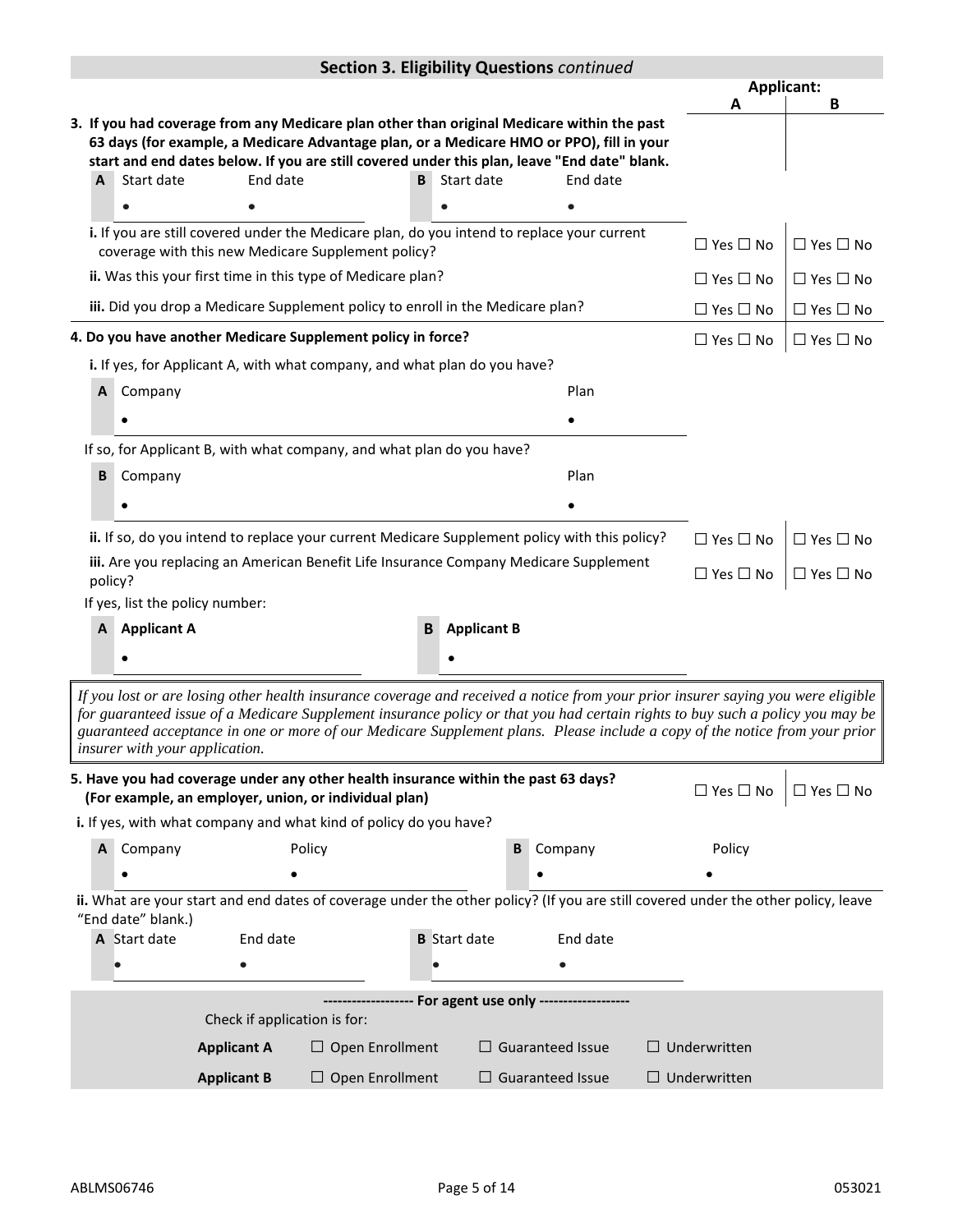#### **Section 4: Health Questions**

| Answer these questions only if you're applying for underwritten coverage.                                              |
|------------------------------------------------------------------------------------------------------------------------|
| Do not answer these questions for an Open Enrollment or Guaranteed Issue application.                                  |
| If any health questions are answered "yes" in section 4, the applicant(s) will not qualify for this insurance with us. |

|                                                                                                                                                 |                            | <b>Applicant:</b>                         |
|-------------------------------------------------------------------------------------------------------------------------------------------------|----------------------------|-------------------------------------------|
|                                                                                                                                                 | A                          | В                                         |
| 1. Are you dependent on a wheelchair or any motorized mobility device?                                                                          | $\square$ Yes $\square$ No | $\Box$ Yes $\Box$ No                      |
| 2. Do any of the following apply to you?                                                                                                        |                            |                                           |
| Currently hospitalized, confined to a bed, in a nursing facility or assisted living facility,<br>receiving home health care or physical therapy | $\Box$ Yes $\Box$ No       | $\Box$ Yes $\Box$ No                      |
| 3. At any time, have you been medically diagnosed, treated, or had surgery for any of the<br>following?                                         |                            |                                           |
| A. congestive heart failure, unoperated aneurysm, defibrillator                                                                                 | $\Box$ Yes $\Box$ No       | $\Box$ Yes $\Box$ No                      |
| B. leukemia, lymphoma, multiple myeloma, cirrhosis                                                                                              | $\Box$ Yes $\Box$ No       | $\Box$ Yes $\Box$ No                      |
| C. Parkinson's Disease, Lou Gehrig's Disease, Alzheimer's Disease, dementia multiple<br>sclerosis, muscular dystrophy, cerebral palsy           | $\Box$ Yes $\Box$ No       | $\Box$ Yes $\Box$ No                      |
| D. chronic kidney disease, kidney failure, kidney disease requiring dialysis, renal<br>insufficiency, Addison's Disease                         | $\Box$ Yes $\Box$ No       | $\Box$ Yes $\Box$ No                      |
| E. any condition requiring a bone marrow transplant or stem cell transplant, any condition<br>requiring an organ transplant                     | $\Box$ Yes $\Box$ No       | $\Box$ Yes $\Box$ No                      |
| F. Acquired Immune Deficiency Syndrome (AIDS), AIDS Related Complex (ARC), tested<br>positive for the Human Immunodeficiency Virus (HIV)        | $\Box$ Yes $\Box$ No       | $\Box$ Yes $\Box$ No                      |
| 4. Have you been medically diagnosed or treated by a member of the medical profession for<br>diabetes?                                          |                            |                                           |
| A. that requires use of insulin                                                                                                                 | $\Box$ Yes $\Box$ No       | $\Box$ Yes $\Box$ No                      |
| B. with complications including retinopathy, neuropathy, peripheral vascular or arterial                                                        |                            |                                           |
| disease or heart artery blockage                                                                                                                | $\Box$ Yes $\Box$ No       | $\Box$ Yes $\Box$ No                      |
| C. with history of heart attack or stroke (at any time)                                                                                         | $\Box$ Yes $\Box$ No       | $\Box$ Yes $\Box$ No                      |
| D. treated with medication that has been changed or adjusted in the past 12 months                                                              |                            |                                           |
| because of uncontrolled blood sugar                                                                                                             | $\Box$ Yes $\Box$ No       | $\Box$ Yes $\Box$ No                      |
| 5. Within the past 36 months, have you been medically diagnosed, treated, or had surgery<br>for any of the following?                           |                            |                                           |
| A. alcoholism, drug abuse                                                                                                                       |                            | $\Box$ Yes $\Box$ No $\Box$ Yes $\Box$ No |
| B. cardiomyopathy, atrial fibrillation, anemia requiring repeated blood transfusions, any<br>other blood disorder                               | $\Box$ Yes $\Box$ No       | $\Box$ Yes $\Box$ No                      |
| C. internal cancer, melanoma, Hodgkin's Disease                                                                                                 | $\Box$ Yes $\Box$ No       | $\Box$ Yes $\Box$ No                      |
| D. hepatitis, disorder of the pancreas                                                                                                          | $\Box$ Yes $\Box$ No       | $\Box$ Yes $\Box$ No                      |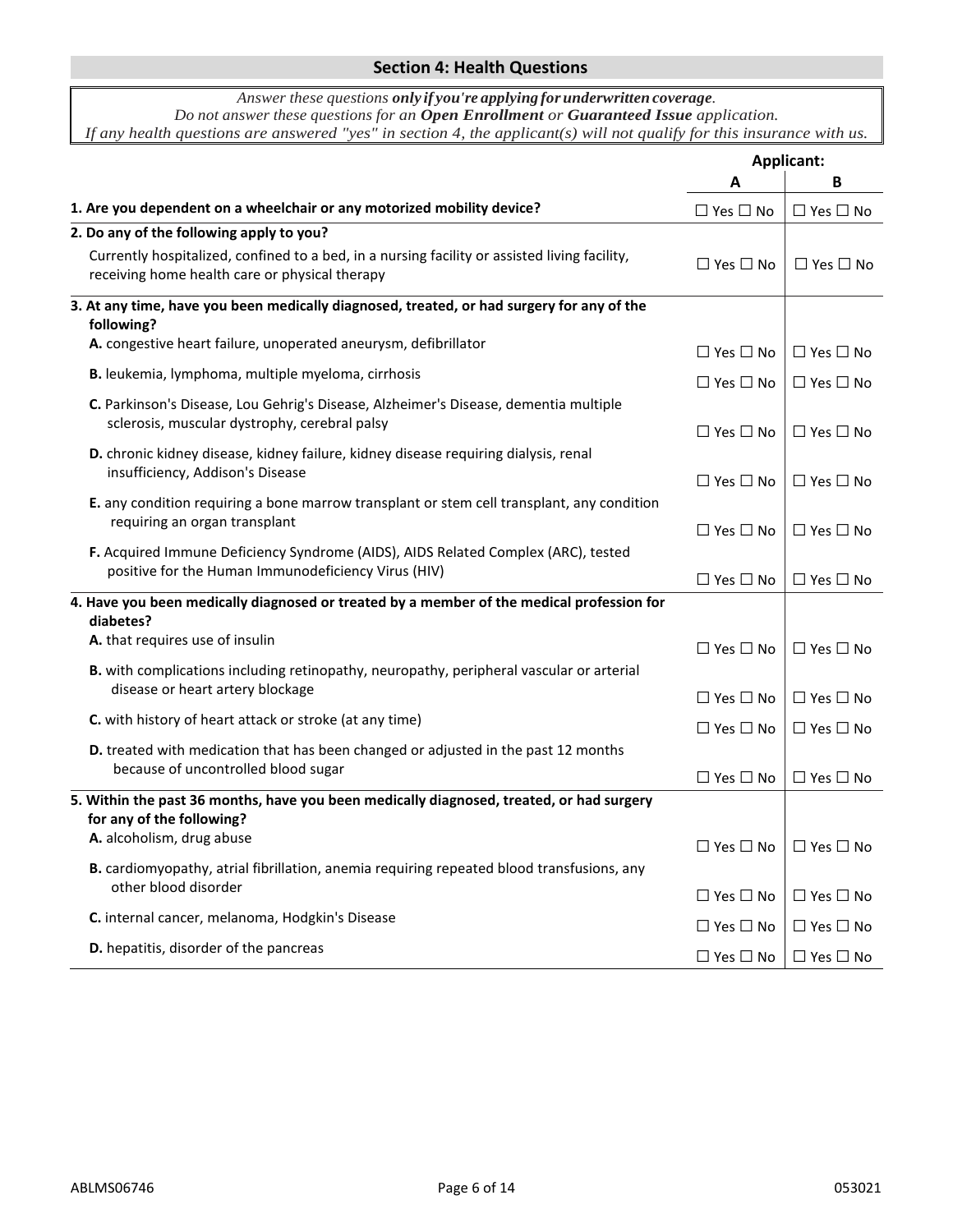#### **Section 4: Health Questions** *continued*

|                                                                                                                                                              |                      | <b>Applicant:</b>    |
|--------------------------------------------------------------------------------------------------------------------------------------------------------------|----------------------|----------------------|
|                                                                                                                                                              | A                    | B                    |
| 6. Within the past 24 months, have you been medically diagnosed, treated,<br>or had surgery for any of the following?                                        |                      |                      |
| A. enlarged heart, transient ischemic attack (TIA), stroke, peripheral vascular or arterial<br>disease, neuropathy, amputation caused by disease             | $\Box$ Yes $\Box$ No | $\Box$ Yes $\Box$ No |
| <b>B.</b> myasthenia gravis, systemic lupus or connective tissue disorder                                                                                    | $\Box$ Yes $\Box$ No | $\Box$ Yes $\Box$ No |
| C. osteoporosis with fractures, Paget's Disease, arthritis that restricts mobility or the<br>activities of daily living                                      | $\Box$ Yes $\Box$ No | $\Box$ Yes $\Box$ No |
| D. any lung or respiratory disorder requiring the use of a nebulizer or oxygen, or 3 or more<br>medications for lung or respiratory disorder                 | $\Box$ Yes $\Box$ No | $\Box$ Yes $\Box$ No |
| E. any lung or respiratory disorder and currently use tobacco products                                                                                       | $\Box$ Yes $\Box$ No | $\Box$ Yes $\Box$ No |
| 7. Within the past 12 months, have you been advised by a medical professional to have                                                                        |                      |                      |
| treatment, further evaluation, diagnostic testing, or surgery that has not been performed<br>or do you have pending test results?                            | $\Box$ Yes $\Box$ No | $\Box$ Yes $\Box$ No |
| 8. Within the past 12 months, have you been medically diagnosed or, treated, or had surgery<br>for a heart attack, artery blockage, or heart valve disorder? | $\Box$ Yes $\Box$ No | $\Box$ Yes $\Box$ No |
| 9. Within the past 12 months, have you been medically diagnosed with wet macular<br>degeneration and have taken or are currently receiving injections?       | $\Box$ Yes $\Box$ No | $\Box$ Yes $\Box$ No |
| 10. Within the past 12 months, do any of the following apply to you?                                                                                         |                      |                      |
| A. had a pacemaker implanted                                                                                                                                 | $\Box$ Yes $\Box$ No | $\Box$ Yes $\Box$ No |
| B. had a PSA blood test greater than 4.5, under age 70, with no history of prostate cancer                                                                   | $\Box$ Yes $\Box$ No | $\Box$ Yes $\Box$ No |
| C. had a PSA blood test greater than 6.5, age 70 or older, with no history of prostate cancer                                                                | $\Box$ Yes $\Box$ No | $\Box$ Yes $\Box$ No |
| <b>D.</b> had a seizure                                                                                                                                      | $\Box$ Yes $\Box$ No | $\Box$ Yes $\Box$ No |
| 11. Was your last blood pressure reading higher than 175 systolic or higher than 100<br>diastolic?                                                           | $\Box$ Yes $\Box$ No | $\Box$ Yes $\Box$ No |
| Systolic is the upper number and diastolic is the bottom number of the blood pressure reading.                                                               |                      |                      |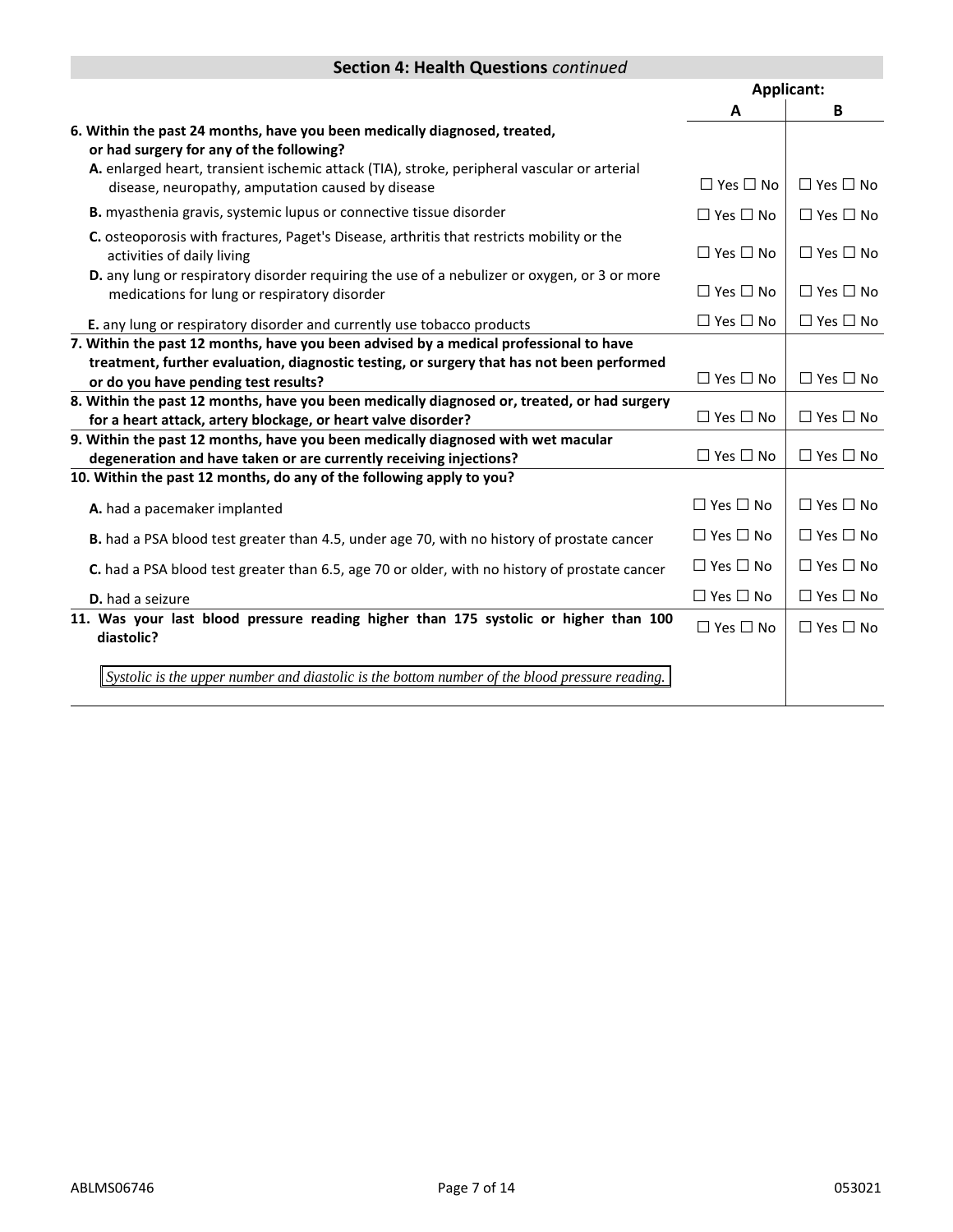*If this is an Open Enrollment or Guaranteed Issue application, do not answer questions in this section.*

#### **Applicant A**

**Within the past 24 months if you have been medically diagnosed, treated, or had surgery for any brain, mental or nervous disorder, provide reason and diagnosis:**

**Within the past five years if you have been hospitalized, treated at an outpatient facility, or emergency room, provide reason and diagnosis:**

**List the name of any medications you are taking and the reason why, if known:**

#### **Section 5: Health History – Applicant B**

**Applicant B**

**Within the past 24 months if you have been medically diagnosed, treated, or had surgery for any brain, mental or nervous disorder, provide reason and diagnosis:**

**Within the past five years if you have been hospitalized, treated at an outpatient facility, or emergency room, provide reason and diagnosis:**

**List the name of any medications you are taking and the reason why, if known:**

*Use an additional sheet of paper if needed for explanation.*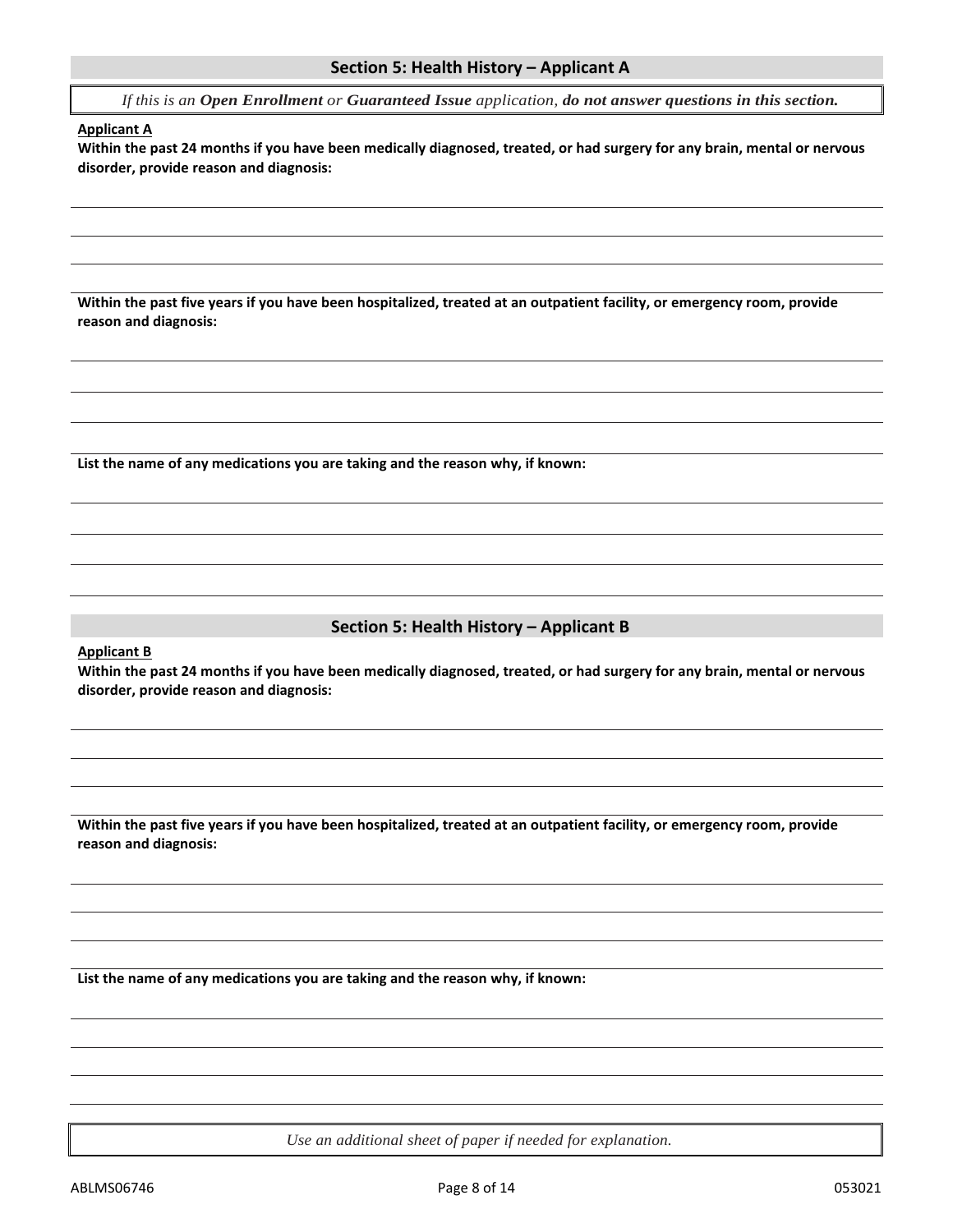*If this is an Open Enrollment or Guaranteed Issue application, do not answer questions in this section.*

| Section 6: Physician Information - Applicant A                                               |                      |
|----------------------------------------------------------------------------------------------|----------------------|
| <b>Applicant A primary physician</b>                                                         | Phone                |
| ٠                                                                                            |                      |
| Physician's office name                                                                      |                      |
| $\bullet$                                                                                    |                      |
| City                                                                                         | <b>State</b>         |
| $\bullet$                                                                                    | ٠                    |
| Specialist seen in the past 24 months                                                        | <b>Specialty</b>     |
| $\bullet$                                                                                    |                      |
| Reason for seeing (diagnosis)                                                                |                      |
|                                                                                              |                      |
| Specialist seen in the past 24 months                                                        | <b>Specialty</b>     |
| $\bullet$                                                                                    |                      |
| Reason for seeing (diagnosis)                                                                |                      |
| $\bullet$                                                                                    |                      |
| Specialist seen in the past 24 months                                                        | <b>Specialty</b>     |
|                                                                                              |                      |
| Reason for seeing (diagnosis)                                                                |                      |
|                                                                                              |                      |
| Have you seen any additional physicians other than those listed above in the past 24 months? | $\Box$ Yes $\Box$ No |
|                                                                                              |                      |
| Section 6: Physician Information - Applicant B                                               |                      |
| <b>Applicant B primary physician</b>                                                         | Phone                |
|                                                                                              |                      |
| Physician's office name                                                                      |                      |
|                                                                                              |                      |
| City                                                                                         | <b>State</b>         |
|                                                                                              |                      |
| Specialist seen in the past 24 months                                                        | <b>Specialty</b>     |
| $\bullet$                                                                                    |                      |
| Reason for seeing (diagnosis)                                                                |                      |
| ٠                                                                                            |                      |
| Specialist seen in the past 24 months                                                        | <b>Specialty</b>     |
| $\bullet$                                                                                    | $\bullet$            |
| Reason for seeing (diagnosis)                                                                |                      |
|                                                                                              |                      |
| Specialist seen in the past 24 months                                                        | <b>Specialty</b>     |
| $\bullet$                                                                                    | ٠                    |
| Reason for seeing (diagnosis)                                                                |                      |
| ٠                                                                                            |                      |
| Have you seen any additional physicians other than those listed above in the past 24 months? | $\Box$ Yes $\Box$ No |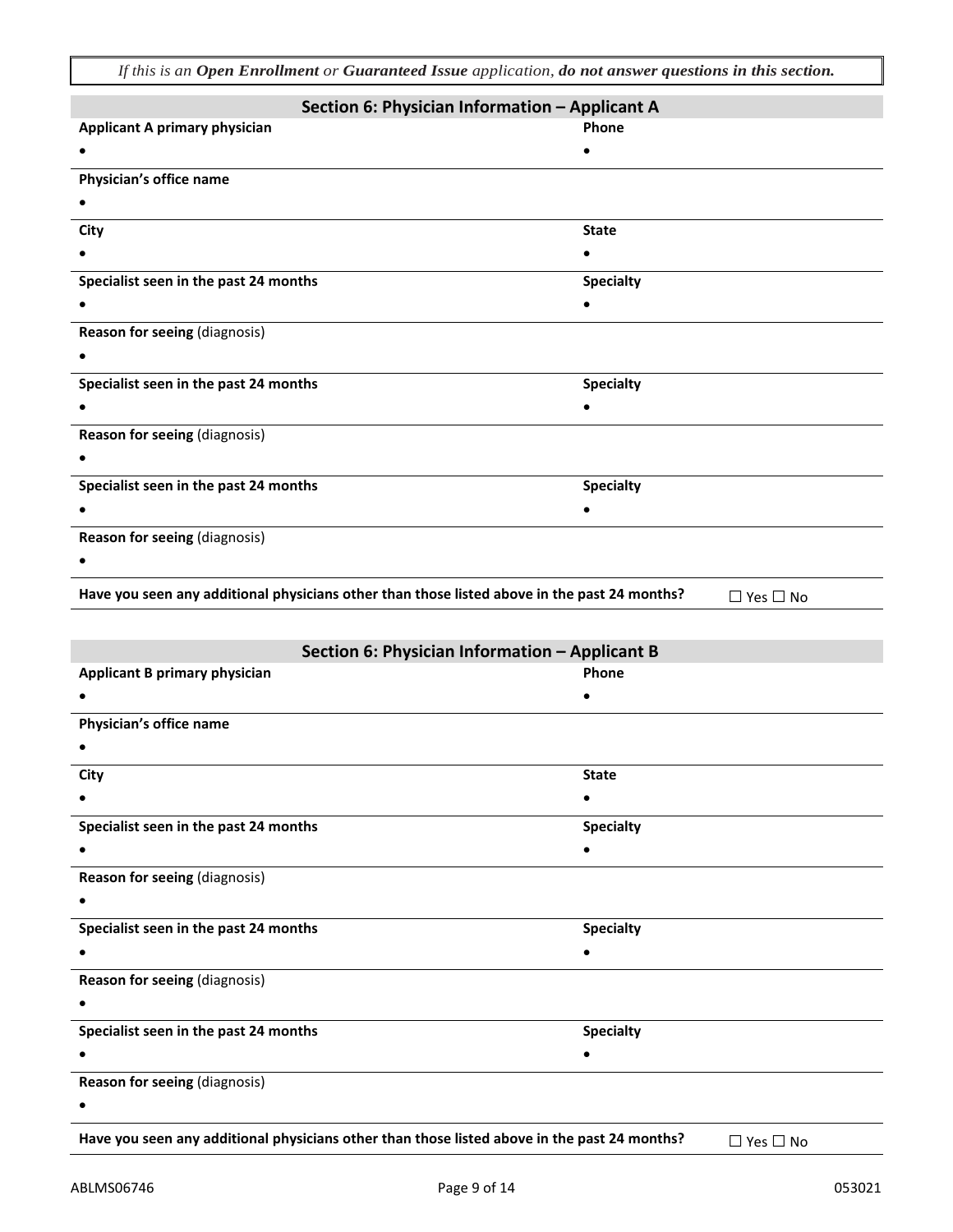#### **Section 7. Important Statements**

- 1. You do not need more than one Medicare Supplement 5. If you are eligible for, and have enrolled in a Medicare policy.
- 2. If you purchase this policy, you may want to evaluate your existing health coverage and decide if you need multiple coverages.
- 3. You may be eligible for benefits under Medicaid and may not need a Medicare Supplement policy.
- 4. If, after purchasing this policy, you become eligible for Medicaid, the benefits and premiums under your Medicare Supplement policy can be suspended, if requested, during your entitlement to benefits under Medicaid for 24 months. You must request this suspension within 90 days of becoming eligible for Medicaid. If you are no longer entitled to Medicaid, your suspended Medicare Supplement policy (or, if that is no longer available, a substantially equivalent policy) will be reinstituted if requested within 90 days of losing Medicaid eligibility. If the Medicare Supplement policy provided coverage for outpatient prescription drugs and you suspended, the reinstituted policy will not have outpatient prescription drug coverage, but will otherwise be substantially equivalent to your coverage before the date of the suspension.
- Supplement policy by reason of disability and you later become covered by an employer or union-based group health plan, the benefits and premiums under your Medicare Supplement policy can be suspended, if requested, while you are covered under the employer or union-based group health plan. If you suspend your Medicare Supplement policy under these circumstances, and later lose your employer or union-based group health plan, your suspended Medicare Supplement policy (or, if that is no longer available, a substantially equivalent policy) will be reinstituted if requested within 90 days of losing your employer or union-based group health plan. If the Medicare Supplement policy provided coverage for outpatient prescription drugs and you enrolled in Medicare Part D while your policy was suspended, the reinstituted policy will not have outpatient prescription drug coverage, but will otherwise be substantially equivalent to your coverage before the date of suspension.
- enrolled in Medicare Part D while your policy was 6. Counseling services may be available in your state to provide advice concerning your purchase of Medicare Supplement insurance and concerning medical assistance through the state Medicaid program, including benefits as a Qualified Medicare Beneficiary (QMB) and a Specified Low-Income Medicare Beneficiary (SLMB).

#### **Section 8. Producer Compensation**

When you purchase insurance from us, we pay compensation to the licensed agent. Intermediaries through whom the licensed agent works may also receive compensation.

The agent or intermediary represents us by simply taking your insurance application, collecting your initial premiums and delivering your policy.

Agent compensation may vary depending on the type of insurance plan you purchase, or the specific options included with your policy. The agent can receive compensation by:

- 1. Commissions when a policy is purchased or renewed
- 2. Fees for marketing and administrative services
- 3. Educational opportunities

Some agents and/or their intermediaries may also receive discounts on their own policy premiums and bonuses.

We may also offer incentive trips or prizes associated with sales contests based on sales criteria. Types of sales criteria include overall sales volume of an agent or intermediary with our companies or percentage of completed sales.

Intermediaries may also pay compensation directly to the licensed agent. If the licensed insurance agent can sell insurance policies from other insurance carriers, those carriers may pay compensation that differs from ours.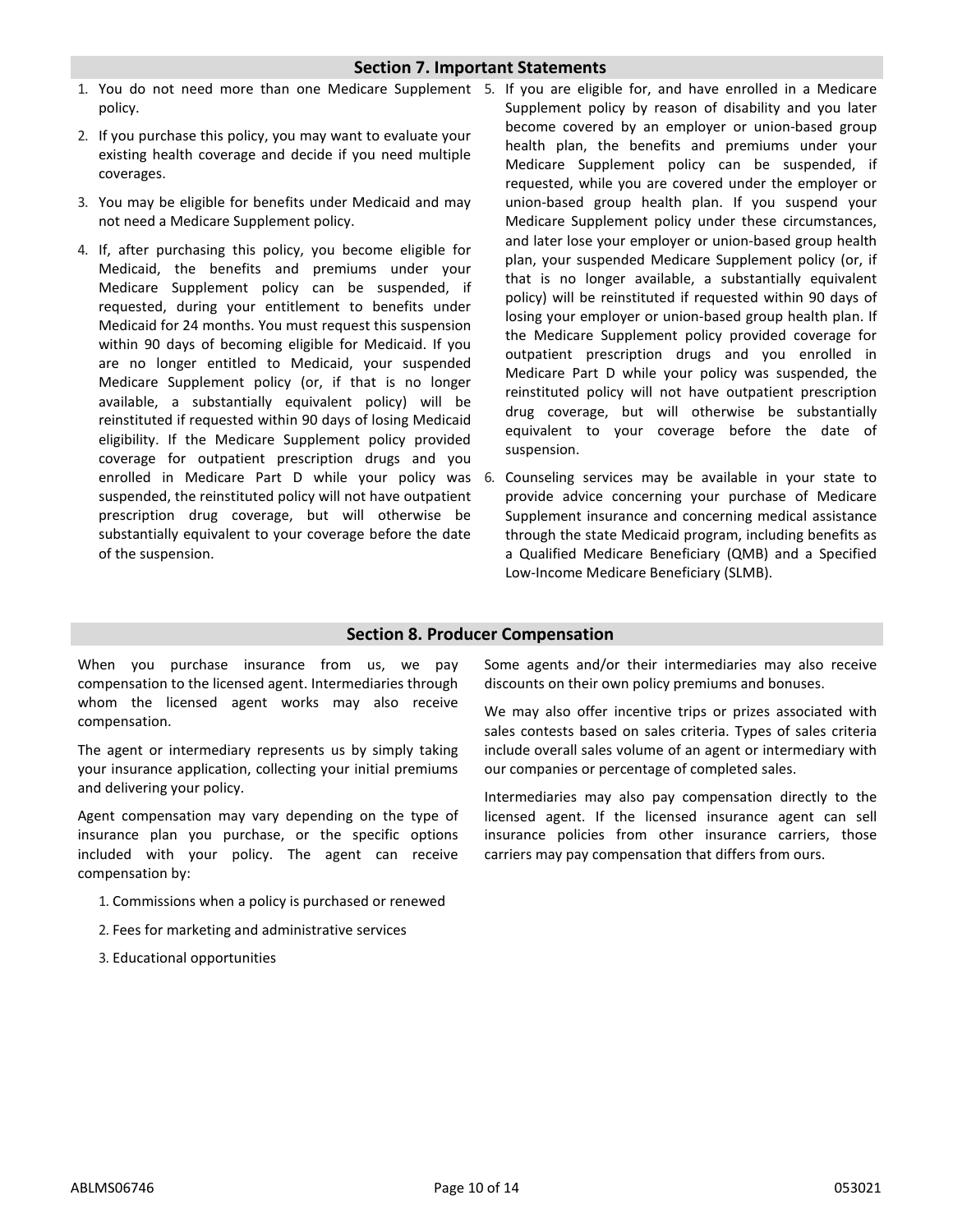#### **Section 9. Applicant(s) Agreement**

This agreement is to acknowledge that I am applying for an insurance policy from American Benefit Life Insurance Company that will be issued based on my answers to the questions on this application. I have read, or had read to me, and understand all statements and answers and acknowledge that to the best of my knowledge and belief, they are all accurate, complete and correctly documented. I understand that I will receive a copy of the signed application. I acknowledge that I have received an outline of coverage for the policy that I applied for, along with a copy of Choosing a Medigap Policy: A Guide to Health Insurance for People with Medicare.

I acknowledge and agree that if there is more than one applicant on this application, all information provided may be reviewed or shared with the other applicant.

I understand that upon acceptance of the completed application, each applicant will receive a separate policy with a copy of this application attached.

I understand and agree that this application and any policy issued will be the entire contract of insurance. The Company will not be bound by any statements, promises, or information made or given by any agent or other person at any time unless it is in writing, submitted to the Company's home office, and made a part of the contract of insurance. An Officer of the Company is the only one who can make, modify or discharge contracts or waive any of the Company's rights or requirements; and any modifications must be documented in writing.

I also understand that I do not have coverage until this application is approved, the first premium is paid, there has been no change in my health as stated in the application, and a policy has been issued by the Company.

I understand and agree that, if I choose to pay my premium by electronic funds transfer (EFT) from my checking or savings account, I am accepting the terms and conditions of the EFT authorization attached to this application.

*I understand that if any answers on this application are incorrect, incomplete or untrue, American Benefit Life Insurance Company has the right to adjust my premium or cancel the policy.*

| <b>Applicant A signature</b> | Date signed |
|------------------------------|-------------|
| X                            | $\bullet$   |
| <b>Applicant B signature</b> | Date signed |
| X                            | $\bullet$   |

*Any person who knowingly presents a false or fraudulent claim for payment of a loss or benefit or who knowingly presents false information in an application for insurance is guilty of a crime and may be subject to restitution fines or confinement in prison or any combination thereof.*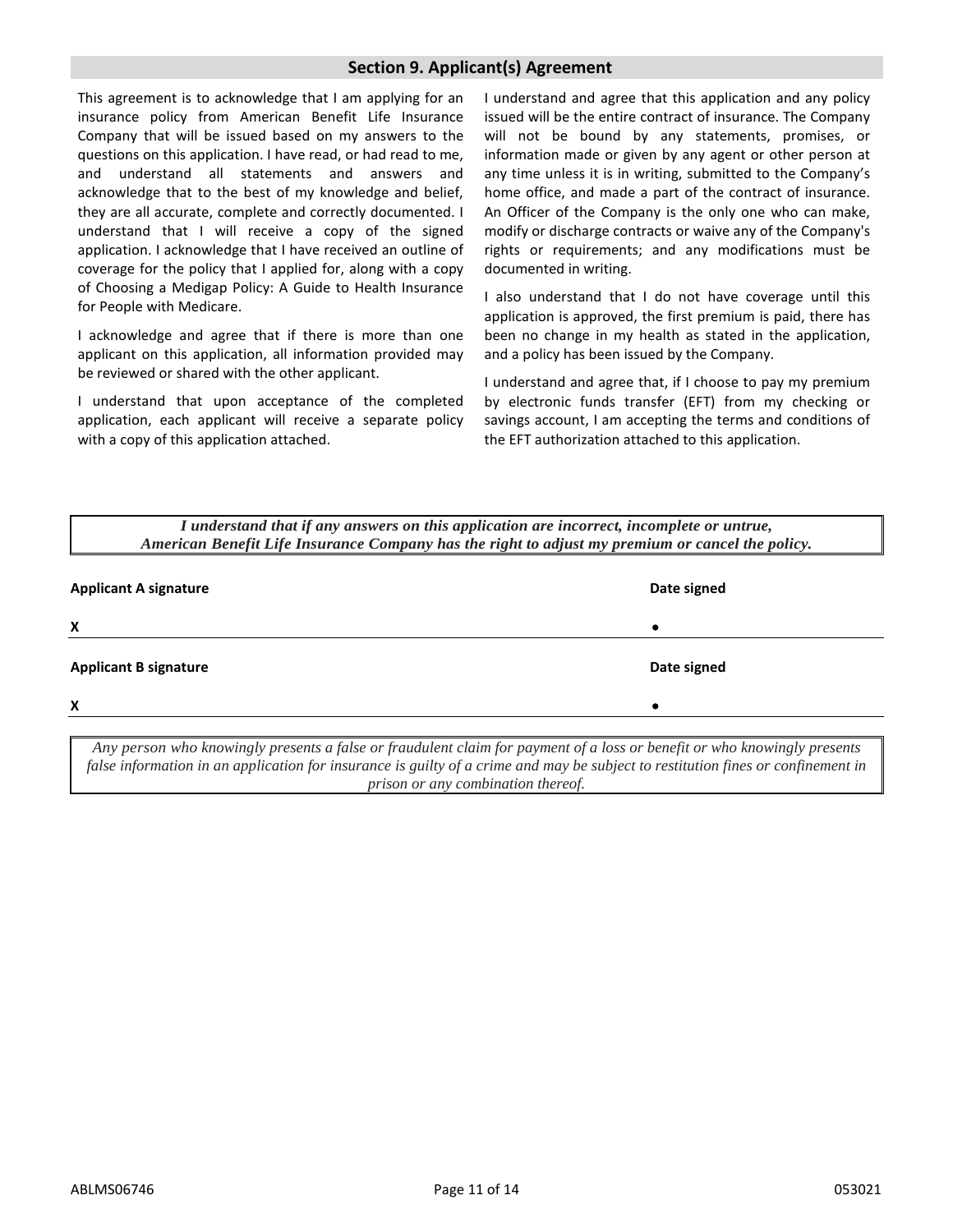*Complete this section if you are requesting electronic funds transfer (EFT) for premium payment. Include a voided check with the application.*

|                                                                                                                                          |                             | Section 10. Account Information - Applicant A                                                                                                     |
|------------------------------------------------------------------------------------------------------------------------------------------|-----------------------------|---------------------------------------------------------------------------------------------------------------------------------------------------|
| <b>Applicant A name</b>                                                                                                                  |                             | Account Owner name (if different than proposed insured's)                                                                                         |
|                                                                                                                                          |                             |                                                                                                                                                   |
| Account Owner relationship to proposed insured                                                                                           |                             |                                                                                                                                                   |
| $\Box$ Business owned by proposed insured                                                                                                | $\Box$ Living trust         | $\Box$ Employer                                                                                                                                   |
| $\Box$ Power of Attorney                                                                                                                 | $\Box$ Conservator/guardian | $\Box$ Family member; please specify:                                                                                                             |
| <b>Financial institution name</b>                                                                                                        |                             | <b>Account type</b>                                                                                                                               |
|                                                                                                                                          |                             | $\Box$ Checking<br>$\Box$ Savings                                                                                                                 |
| <b>Routing number</b>                                                                                                                    |                             | <b>Account number</b>                                                                                                                             |
|                                                                                                                                          |                             |                                                                                                                                                   |
|                                                                                                                                          |                             | Section 10. Account Information - Applicant B                                                                                                     |
| <b>Applicant B name</b>                                                                                                                  |                             | Account Owner name (if different than proposed insured's)                                                                                         |
|                                                                                                                                          |                             |                                                                                                                                                   |
| Account Owner relationship to proposed insured                                                                                           |                             |                                                                                                                                                   |
| $\Box$ Business owned by proposed insured                                                                                                | $\Box$ Living trust         | $\Box$ Employer                                                                                                                                   |
| $\Box$ Power of Attorney                                                                                                                 | $\Box$ Conservator/guardian | $\Box$ Family member; please specify:                                                                                                             |
| <b>Financial institution name</b>                                                                                                        |                             | <b>Account type</b>                                                                                                                               |
|                                                                                                                                          |                             | $\Box$ Checking<br>$\Box$ Savings                                                                                                                 |
| <b>Routing number</b>                                                                                                                    |                             | <b>Account number</b>                                                                                                                             |
|                                                                                                                                          |                             |                                                                                                                                                   |
|                                                                                                                                          |                             | Section 11. Electronic funds transfer (EFT) authorization                                                                                         |
| I understand and accept these terms and conditions:                                                                                      |                             | Information as to each EFT charge will be provided by<br>$\bullet$                                                                                |
| • We are authorized to withdraw funds periodically from<br>your account to pay insurance premiums for the insured.                       |                             | entry on your account statement or by any other means<br>provided by your financial institution. You will not receive<br>premium notices from us. |
| • If your financial institution does not honor an EFT<br>request, we will NOT consider your premium paid.                                |                             | • If you want to cancel or change this authorization, you<br>must contact us at least three business days before a                                |
| If your financial institution does not honor an EFT<br>$\bullet$<br>request, we may make a second attempt within five<br>business days.  |                             | scheduled withdrawal.<br>Any refund of unearned premium will be made to the<br>policy owner or the policy owner's estate.                         |
| We have the right to end EFT payments at any time and<br>٠<br>bill you directly either quarterly or less frequently for<br>premiums due. |                             |                                                                                                                                                   |
|                                                                                                                                          |                             | Signature only required if the account owner is different than the proposed insured.                                                              |
| Account owner signature - Applicant A                                                                                                    |                             | Date signed                                                                                                                                       |
| x                                                                                                                                        |                             |                                                                                                                                                   |
| Account owner signature - Applicant B                                                                                                    |                             | Date signed                                                                                                                                       |

**X**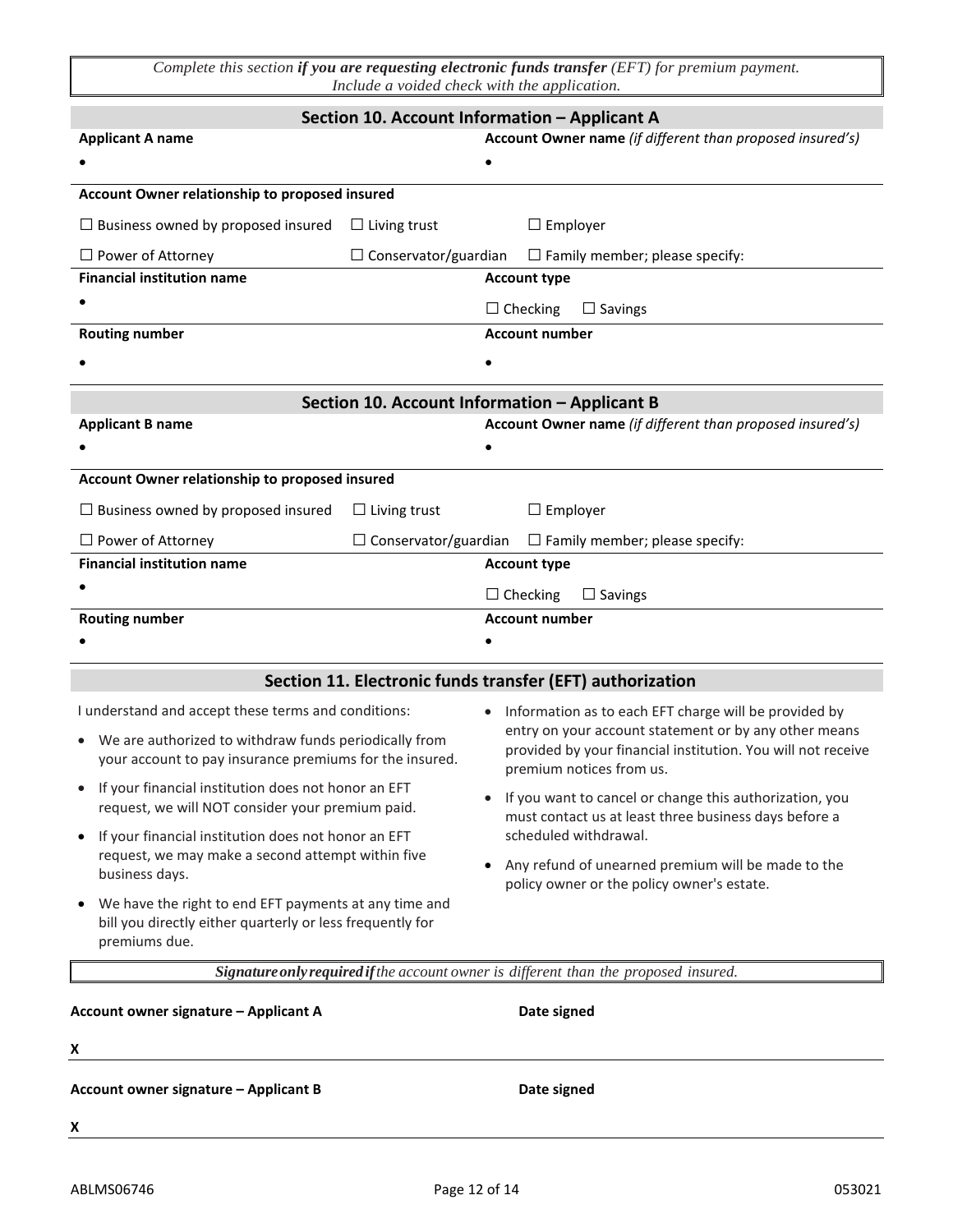#### **Section 12. Agent Information**

**Please list any other medical or health insurance policies sold to Applicant A.**

**1. List policies sold which are still in force**

#### •

**2. List policies sold in the past 5 years which are no longer in force**

•

**Please list any other medical or health insurance policies sold to Applicant B. 1. List policies sold which are still in force**

#### •

**2. List policies sold in the past 5 years which are no longer in force**

### •

I certify that:

- 1. I have truly and accurately recorded the information supplied by the applicant(s).
- 2. The application was provided to the applicant(s) to review and the applicant(s) has been advised that any false statement or misrepresentation in the application may result in an adjustment of premium, reduction of benefits or rescission of the policy(ies).
- 3. I have provided an outline of coverage for the policy(ies) applied for and A Guide to Health Insurance for People with Medicare to applicant(s) prior to completing the application.

*All information must be completed. The writing number reflects where commissions will be paid.*

| Agent name (printed)              | <b>Agent signature</b>                |
|-----------------------------------|---------------------------------------|
| $\bullet$                         | х                                     |
| Writing number (agent or company) | State license ID number (for FL only) |
| $\bullet$                         |                                       |
| Phone                             | Email                                 |
| $\bullet$                         |                                       |

#### **Section 13. Agent request to split commissions**

If this application results in an issued policy through American Benefit Life Insurance Company (ABLIC), the agents listed below have agreed to split the commissions earned on the policy.

- 1. Both agents must be properly licensed and appointed with ABLIC in the policy's state of issue.
- 2. Split commissions are calculated as a percentage of commissionable premium and will apply while the policy remains in force.
- 3. The percentage of the premium split can be for any amount but must be stated in whole numbers and total 100%. (For example, the percentage for the premium split can be from 1% to 99% but cannot be 0% or 100%.)
- 4. Calculation of each agent's commissions are based on their respective ABLIC commission schedule.

#### **Writing agent name** *(printed)* **Percentage**

• • %

**Secondary agent** *(printed)* **Writing number Percentage**

• • • %

#### **Writing agent signature**

**X** 

*This section must be completed with this application in order to split commissions. By signing this form, the writing agent agrees to split his/her commission with the secondary agent as indicated above.*